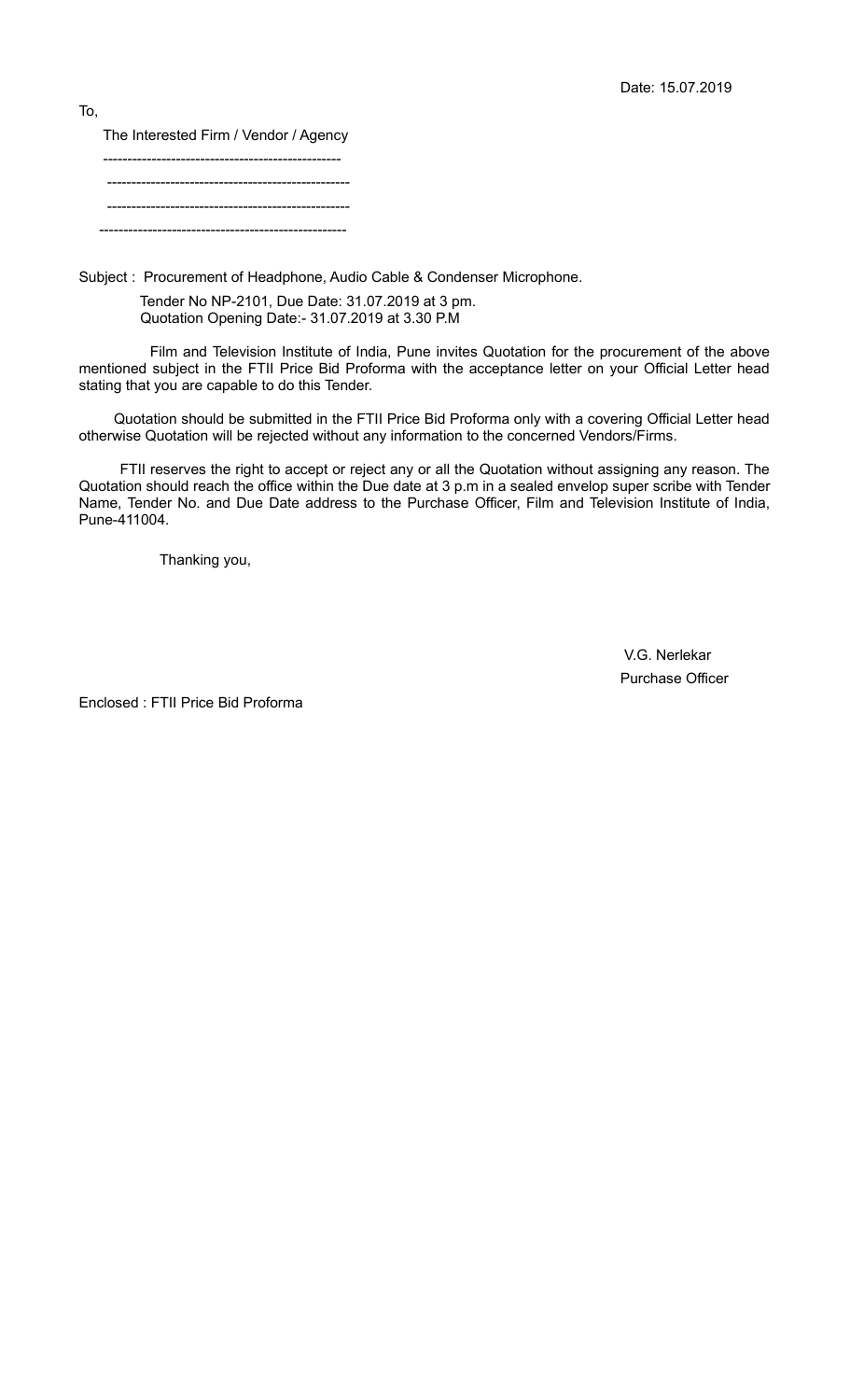

## **FILM & TELEVISION INSTITUTE OF INDIA, PUNE**

(An Academic Institution under Ministry of Information & Broadcasting Govt of India) E-mail:purchase@ftiindia.com

Ref No.: NP/2101/2019-20/PS Dated: 15-06-2019

| Quotation for the Headphone, Audio Cable & Condenser Microphone. |
|------------------------------------------------------------------|
| Last Date for Submission of the Quotation: 31.07.2019 at 3 PM    |
| To be submitted to: Purchase Officer, FTII, Pune                 |

| Name of<br>the Firm<br>/Agency /<br>Vendor                       |                                                                                                                                                                                                                      |             |                           |                                                                                         |                                                                                                  |                                                                                                               |  |
|------------------------------------------------------------------|----------------------------------------------------------------------------------------------------------------------------------------------------------------------------------------------------------------------|-------------|---------------------------|-----------------------------------------------------------------------------------------|--------------------------------------------------------------------------------------------------|---------------------------------------------------------------------------------------------------------------|--|
| the firm /<br>Agency /<br>Vendor                                 | Address of<br>Tel:<br>Mo:<br>E-mail:                                                                                                                                                                                 | Fax:<br>Mo: |                           |                                                                                         |                                                                                                  |                                                                                                               |  |
| Quotation for the Headphone, Audio Cable & Condenser Microphone. |                                                                                                                                                                                                                      |             |                           |                                                                                         |                                                                                                  |                                                                                                               |  |
| Sr.<br><b>No</b>                                                 | <b>Items Specification</b>                                                                                                                                                                                           | Qty         | Brand/<br><b>Model no</b> | <b>Unit</b><br><b>Price</b><br>(To be<br>filled by<br>the Firm /<br>Agency /<br>Vendor) | <b>Total</b><br><b>Price</b><br>(To be<br>filled by<br>the<br>Firm /<br><b>Agency</b><br>Vendor) | <b>Warranty</b><br><b>Period for</b><br>each item<br>(To be<br>filled by<br>the Firm /<br>Agency /<br>Vendor) |  |
| 1                                                                | <b>Headphone</b><br>Frequency Response: 20 Hz to<br>20,000 Hz<br>Impedance: 24 Ohms<br>3.5mm gold plated stereo jack<br>with 6.3mm adapter<br><b>Volume Controller</b>                                               | 12<br>Unit  |                           |                                                                                         |                                                                                                  |                                                                                                               |  |
| $\overline{2}$                                                   | Dual XLR to 3.5mm audio jack male<br><b>Audio Cable</b><br>3.5mm Stereo Male Plug, to<br>Dual XLR Male Plugs<br>Material : Metal Oxygen-free<br>$\bullet$<br>Copper+PVC<br>Length: Approx. 1.5M to<br>3M/5ft to 10ft | 06<br>Unit  |                           |                                                                                         |                                                                                                  |                                                                                                               |  |
| 3                                                                | <b>Condenser Microphone (with USB</b><br>connector)<br><b>RODE or Equivalent.</b><br><b>Headphone Output</b><br>$\bullet$<br>Frequency response of 20Hz-<br>20kHz<br>16-bit, 44.1/48kHz resolution.<br>$\bullet$     | 04<br>Unit  |                           |                                                                                         |                                                                                                  |                                                                                                               |  |

**Please note : Vendors should Quote the price in the FTII Price bid proforma only on their official .Letter head with the Tender Document singed by the Authorized person with the official stamp.**